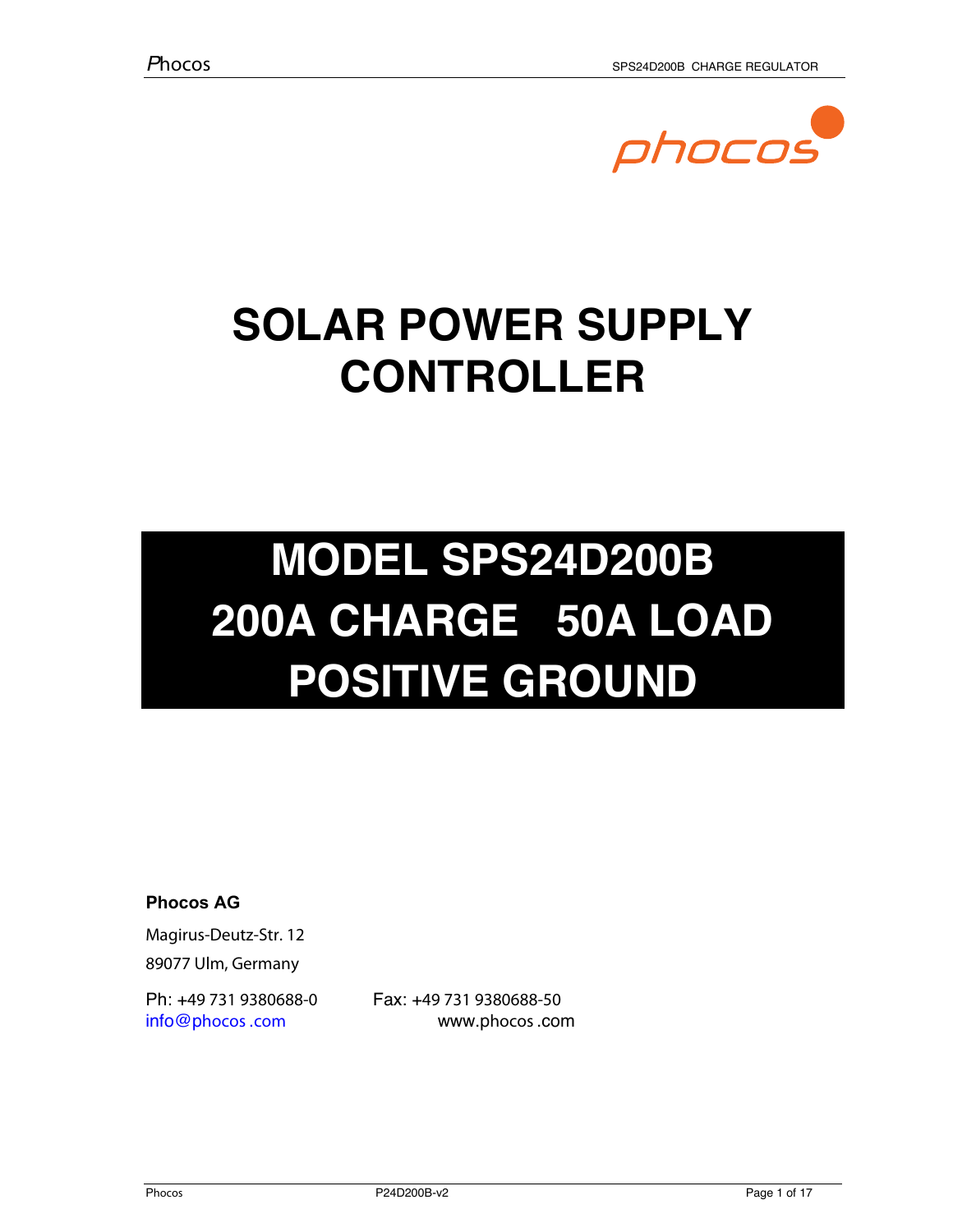# **TABLE OF CONTENTS**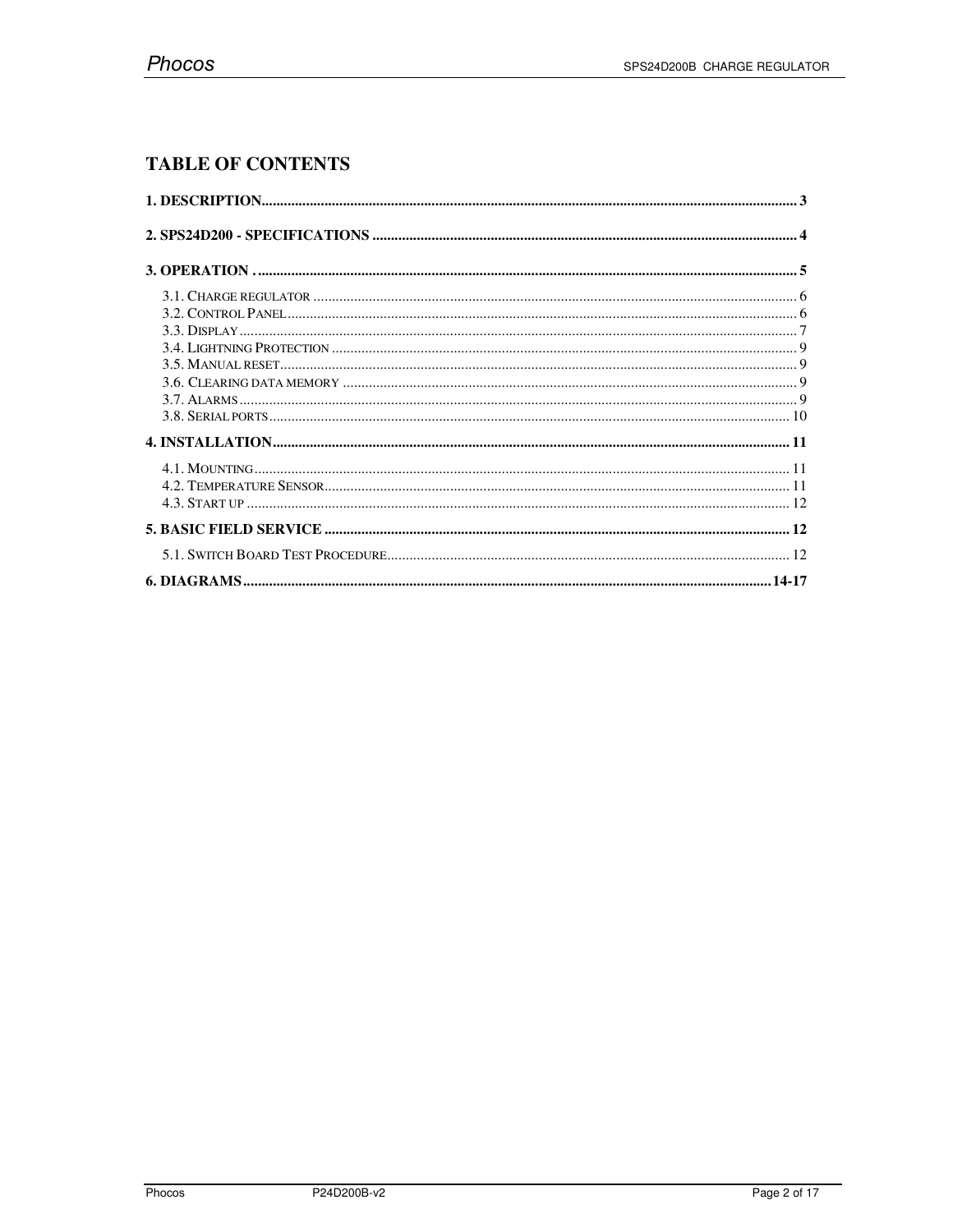# **THE SPS SERIES CHARGE REGULATOR**

# 1. **DESCRIPTION**

The SPSD is designed to control the charging of batteries from photovoltaic panels and to control the load voltage supply for voltage sensitive equipment. It is designed for use in remote power supply systems for telecommunications or monitoring equipment.

The charge regulation and load control voltages are fully adjustable. The display is used to show battery voltage, load voltage, solar array voltage, charge current and load current.

On the charge side, two stage boost/float regulation is used. The regulation voltages are adjustable via the keypad and display. Up to four stage bank switching can be used which allows taper charging in the boost mode and low speed switching regulation in the float mode. Coupled with controlled rise and fall time switching, this allows the regulator to achieve very low levels of audio and radio frequency emissions. These low levels of interference make the unit particularly well suited to operation of telecommunication equipment in weak signal areas.

A Temperature sensor may be added to compensate for changes in battery temperature.

The load disconnect feature forces load disconnection when the battery voltage is too low or too high. The low and high disconnect voltages are adjustable. A load of up to 50 amps can be drawn.

 The control board uses a microcontroller integrated circuit coupled with a 16 x 2 line liquid crystal alphanumeric display and a 12 key membrane switch keypad. The display and indicators will automatically turn off after 10 minutes if no key has been pressed. Set up data is stored in non-volatile EEPROM. To protect against program loops or errors, a hardware watchdog timer is used to automatically force a processor reset if an error should occur.

The use of a microcontroller allows the unit to collect statistics on the performance of the power supply system. It logs daily charge and discharge *amp hours* and battery maximum and minimum voltages for 32 days. This makes system performance assessment easier.

For adjustment, a sealed membrane keypad is used rather than a set of switches and potentiometers. This eliminates the need for elaborate sealing against high humidity and the risk of settings drifting.

A comprehensive set of alarms is provided. Seven user definable alarm inputs are provided as well as the internally generated alarms. Six of these are available via voltage-free relay contact pairs.

For more accurate remote control and monitoring, a serial port is available. This allows remote examination of the performance of the system and adjustment of the operating parameters if necessary. It can help reduce the need for high cost field trips into areas where access is difficult. The serial port can be connected to a modem so that the unit may be dialed up over the switched telephone network. Both RS232 and RS485 ports are provided. The serial port is DC isolated to make connection to other equipment easier.

Simple modular construction allows field repair to be done in a short period by changing over modules. Two special test modes can be enabled to help in rapid testing of the unit.

The unit is designed to be housed in a cabinet 500H x 400W x 210D mm which is sealed to IP66 standard. The circuit boards have a conformal coating applied and the aluminium parts are either anodized or powder coated. Circuit breakers are provided to protect the batteries against fault conditions.

This version of the regulator is positive ground. That is, it switches on the negative side.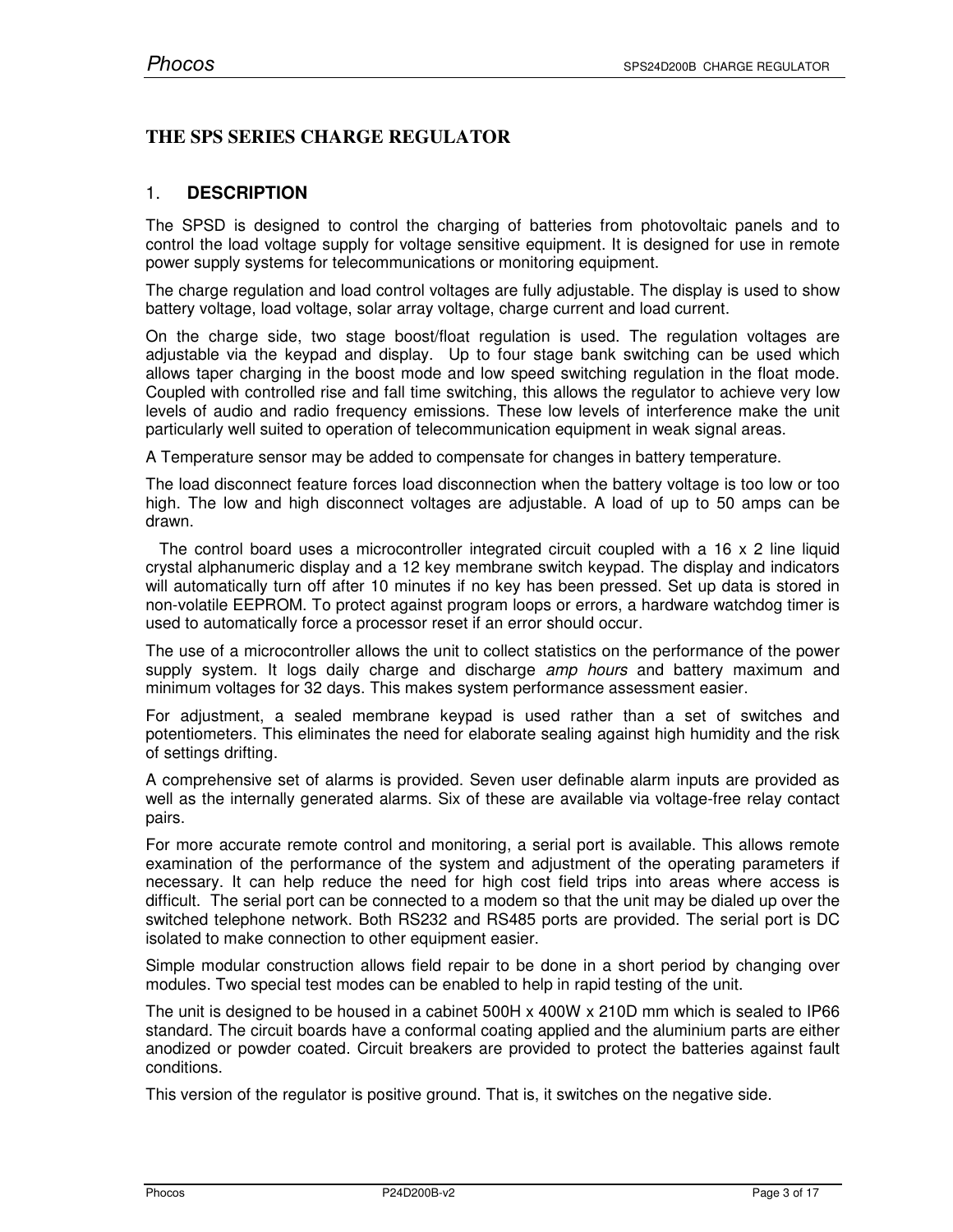To guard against lightning, surge protection has been included on the array inputs and the control logic board. High power Transorb diodes are mounted across each bank switch, the load switch and the input to the logic board. All FET gates are protected with zener diodes from each gate to source. All sense inputs have additional series resistance to help protect them.

This operating manual contains a description of the operation of the control cabinet, a set of specifications, and installation guide and a guide to setting the voltage adjustments.

# **2. SPS24D200 - SPECIFICATIONS**

| <b>SPS24D200</b>                                   |                |                 |
|----------------------------------------------------|----------------|-----------------|
| Nominal Voltage                                    | 24             | Volt            |
| Wire entry size maximum (multistrand)              | 150            | mm <sup>2</sup> |
| <b>Regulator</b>                                   |                |                 |
| Array input voltage maximum                        | 48             | Volt            |
| Solar charge current maximum per bank              | 50             | Amp             |
| Solar charge current total maximum                 | 200            | Amp             |
| Boost Max. adjustment range                        | $27 - 34$      | Volt            |
| Boost cut in voltage range                         | $24 - 27$      | Volt            |
| Float voltage adjustment range                     | $24 - 30$      | Volt            |
| Supply current maximum                             | 170            | mA              |
| Supply current typical                             | 60             | mA              |
| Array cable entry size maximum                     | 35             | mm <sup>2</sup> |
| <b>Output Voltage Control</b>                      |                |                 |
| Continuous output current maximum                  | 50             | Amp             |
| Current overload limit                             | 70             | Amp             |
| Load cable entry size maximum                      | 35             | mm <sup>2</sup> |
| Alarm (See section 3.7)                            |                |                 |
| Relay contact current (@24V)                       | $\mathbf 1$    | Amp             |
| Relay contact voltage                              | 60             | Volt (DC)       |
| Wire entry size maximum                            | 1              | mm <sup>2</sup> |
| Alarm Input sense current                          | 0.5            | mA              |
| Alarm Input open contact voltage                   | 5              | V               |
| <b>Environment</b>                                 |                |                 |
| Operating temperature range (for sealed enclosure) | $-15$ to $+55$ | C               |
| Non failure conditions for short term exposure     | $-20$ to $+70$ | C               |
| Altitude                                           | $\leq 5000$    | metres          |
| Weight (in cabinet)                                | 17             | kilograms       |

# **3. OPERATION**

This section contains a description of the functions of each section in the block diagram.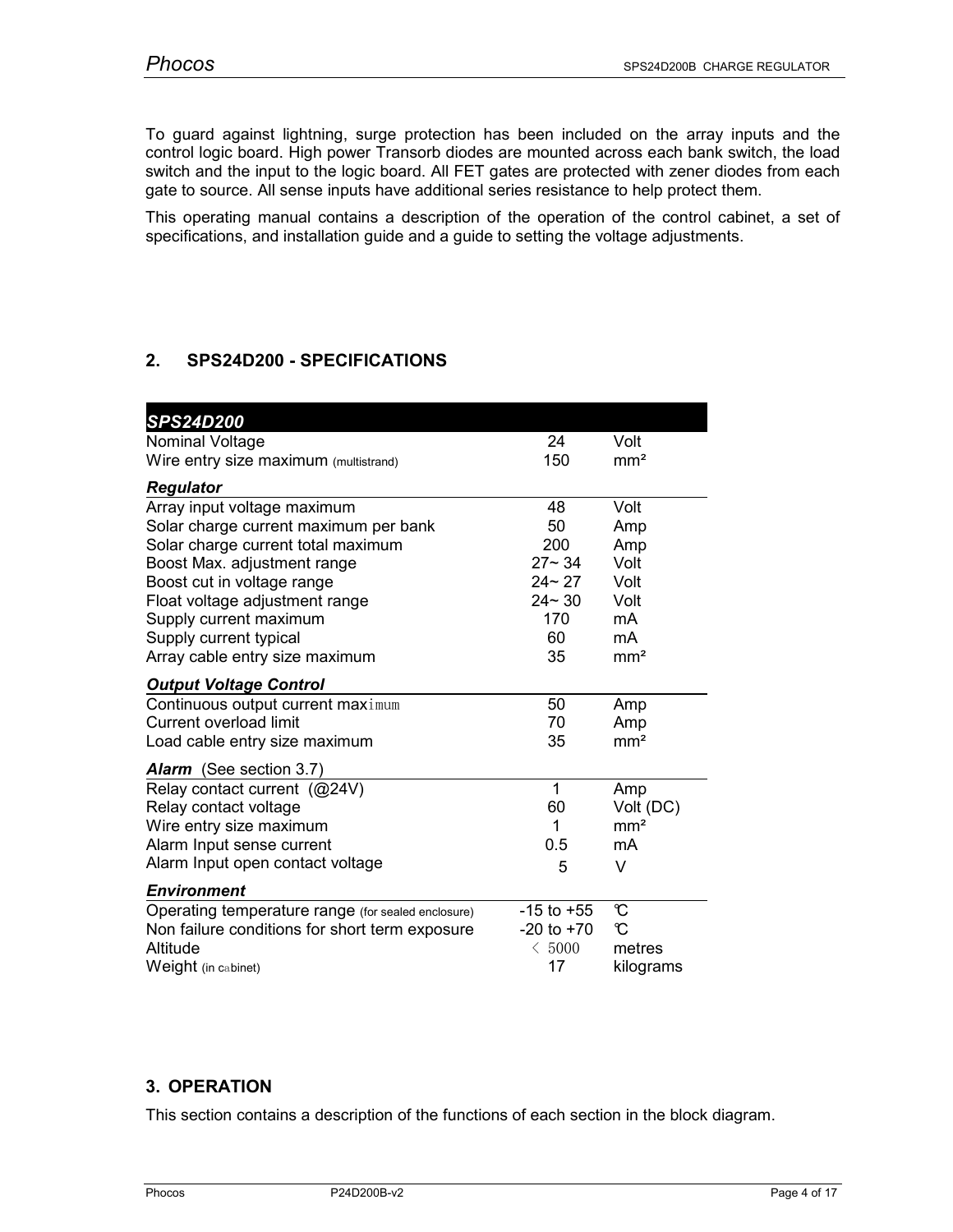# 3.1. **CHARGE REGULATOR**

Charge regulators are used to protect the storage batteries from overcharging. This particular regulator uses a two state boost/float type control scheme.

The photovoltaic panels are divided into banks (or sub arrays). In the boost mode, all banks are connected so that the full charge current flows into the battery until it's voltage reaches the taper voltage (adjustable  $26 \sim 34V$ ). As the battery voltage continues to rise, banks are progressively disconnected (beginning with bank D) until only one bank is charging. A time delay occurs between changes in bank connection (adjustable  $0 \sim 6$  minutes). This is necessary to allow the new conditions to stabilise and prevent oscillation. Banks A and B can be paralleled and the unit used as a three bank regulator by selecting the 3 bank option in the control set menu. Similarly, in 2 bank mode A, B & C are paralleled and in 1 bank mode, all four are paralleled. This tapered charging results in less corrosion of the plates and allows better charging of batteries in poor condition.

When the battery will sustain the boost maximum voltage (adjustable  $27 \sim 34V$ ), the regulator will switch into the float mode.

In this mode, the charge current is reduced to that level which is necessary to keep the battery voltage within a preset float range (float high and float low adjustable  $24 \sim 30V$ ). Floating the batteries in this voltage range helps to keep them fully charged and prolongs their life. To eliminate audio interference, the bank switching in the float mode can be no faster than 1 change per second.

When the battery voltage remains below the boost cut-in voltage (adjustable  $24 \sim 27V$ ) for 10 minutes, the regulator will switch back into boost mode and will remain in boost until the voltage rises again to the boost maximum.

The charge current switching is done with rugged power MOSFET devices. These devices result in a very low voltage drop across the bank switches when on and enable the unit to achieve very low operating power dissipation. They are also arranged to as to block reverse current flow due to panel wiring shorts and solar night loss currents. This design eliminates the need for reverse blocking diodes.

The optional temperature sensor is able to compensate for battery temperature variations over the range  $0 \sim 60^{\circ}$ C.

# 3.2. **CONTROL PANEL**

An 8051 series microcontroller is used to control the unit. Voltages are measured using a 10 bit A to D converter and the processor compares these readings against those settings stored in an EEPROM memory chip (Because the EEPROM is non-volatile, the settings will not be lost if there is a break in power).

The controller uses a 16 x 2 line liquid crystal display to show its information and a 12 key keypad to select which information is displayed, or to alter the settings (The display is a special extended temperature range version).

To reduce the effects of noise and transients (or spikes), the voltage and current measurements are processed through a digital smoothing filter with a time constant of 0.5 sec.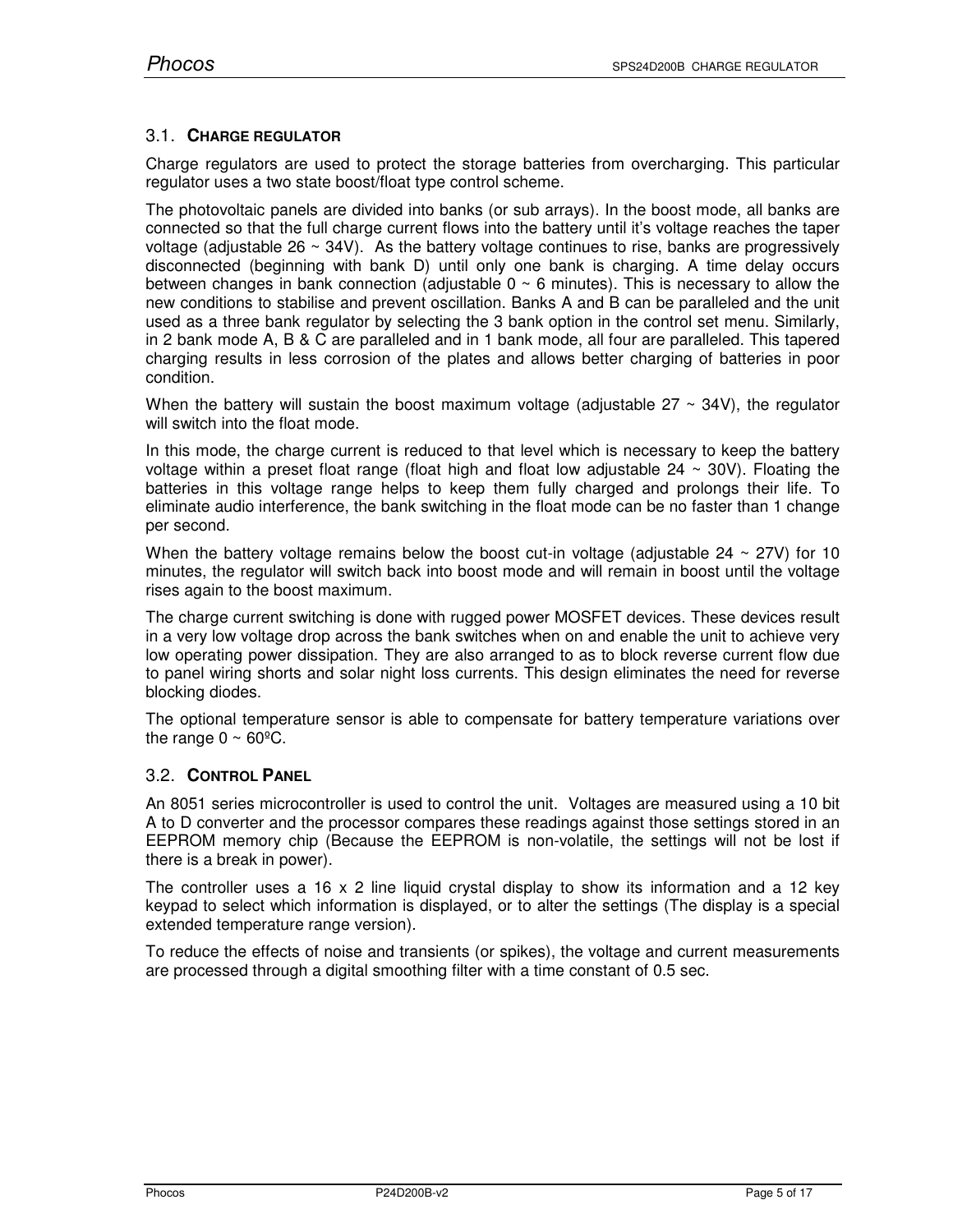# **3.3.** Display

The keypad of the SPS charge regulator is as shown in Figure 1.



**Figure 1. SPS Series Charge Regulator Keypad Layout**

# **DISPLAY ON/OFF**

To prevent the display being accidentally left on, the display will turn off if no key has been pressed for more than 10 minutes. To reactivate the display, press any key.

# **DISPLAY SELECTION**

The functions of the various keys are:

# **VOLTAGE DISPLAY**

To display the battery or load voltage, press the corresponding key. Because of the smoothing filter, the meters have a settling time of about 1 second. Voltage range  $0 \sim 100$ V, resolution 0.1V.

# **CURRENT DISPLAY**

To display the charge or load current, press the corresponding key. The current is measured by using the built in current shunts. Display values are filtered as above. Range is  $0 \sim 204$ A, resolution 0.2A.

# **SOLAR DISPLAY**

The solar display first shows the current from each bank and '**ON**' if that bank is connected. By pushing the *INC* button the display will now show the open circuit voltage of the bank. By using the *INC* and *DEC* buttons, the user can select which bank is displayed. This feature can be used to check the performance of each bank.

The number in the lower left hand corner is the regulator state (See the state transition diagram on page 17 for an explanation of regulator state numbers).

# **REMOTE MONITOR**

The remote monitor key allows the user to select the communication speed for the serial remote monitor and control facility and the site number of the controller for use in multistation systems. Use INC and DEC to adjust the site number and the REMOTE MONITOR key to adjust the baud rate.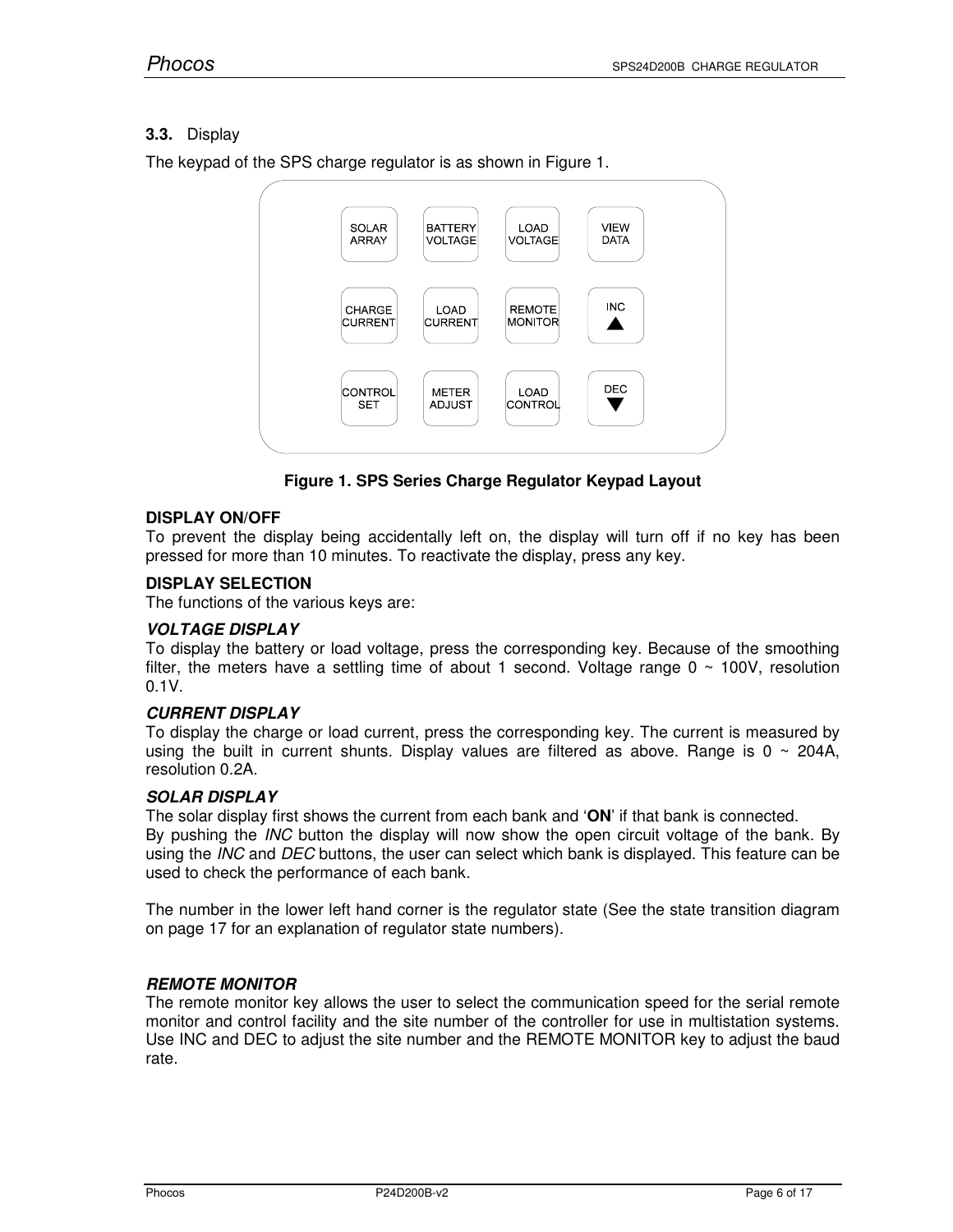#### **VIEW DATA**

The view data key allows the user to read the performance data logged by the controller. Each day, the controller measures the total charge *amp hours*, the total discharge *amp hours* and records the minimum and maximum battery voltages. These readings are stored in the EEPROM and can be viewed using the *VIEW DATA* button or via the remote monitor link. 32 days data can be stored.

To view the data, press the *VIEW DATA* button. The first display that appears is the information for the current day in progress. It shows the data collected during that day from midnight on.

On the lower line of the display, the first number is the number of the day for which the information is being displayed (0 is the current day). The next number is the minimum battery voltage and then the maximum battery voltage. On the top line, the first number is the charge *amp hours* and the second the discharge *amp hours*. By pressing the *INC* button, the data from the previous day will be displayed (day 1). Pushing *INC* again will move to the day before (day 2).

 Further pushes of *INC* will continue back until day 32 after which it will return to day 0. The *DEC* button, will move the other way.

To leave the status display, just press another function key.

#### **CONTROL SET**

This key allows the regulation levels to be set. Each press of the key will access a different setting. Adjust each variable using the *INC* (increase) or *DEC* (decrease) keys. Holding down the *INC* or *DEC* key will provide the fastest rate of change.

- 1. **Maximum boost** voltage. This is the maximum voltage that the regulator will allow the battery to charge to before it changes to the float mode.
- 2. **Taper voltage** setting. This is the maximum voltage that the regulator will allow the battery to charge to, before it begins to reduce the charging current. The taper voltage will be less than the boost maximum voltage.
- 3. **Number of banks**. Select number of separate banks in use.
- 4. **Float maximum** voltage.
- 5. **Float minimum** voltage. The regulator will try to keep the battery voltage between these levels. The smaller the gap between the maximum and minimum, the faster the float bank switching will be. For minimum bank switching noise, a gap of  $1 \sim 1.5$  volts is suggested.
- 6. **Return to boost** setting. When the battery voltage drops below this level, the unit will switch from float back into the boost mode (After a delay of about 10 minutes).
- 7. **Temperature Compensation** setting. If a temperature sensor is attached, the temperature compensation feature can be enabled. About  $-5mV^{\circ}C/c$ ell is normal. If no temperature sensor is connected, the setting **MUST** be 0 (zero) otherwise the regulator will assume that the battery is at 0ºC and correct accordingly.
- **8. Absolute Maximum Battery Voltage** setting. Due to the time delays involved in changing from one regulator state to the next, it is possible for the battery voltage to overshoot the boost maximum voltage setting briefly. In some situations this is not acceptable (e.g. over voltage cut outs on some inverters). To deal with this problem, the SPSD has an absolute maximum voltage limit. If the battery voltage rises to this limit, each bank turns off within 80 msec.
- **9. State Change Delay** setting. Set time between bank connection changes in boost mode. Adjustable  $0 \sim 6$  minutes.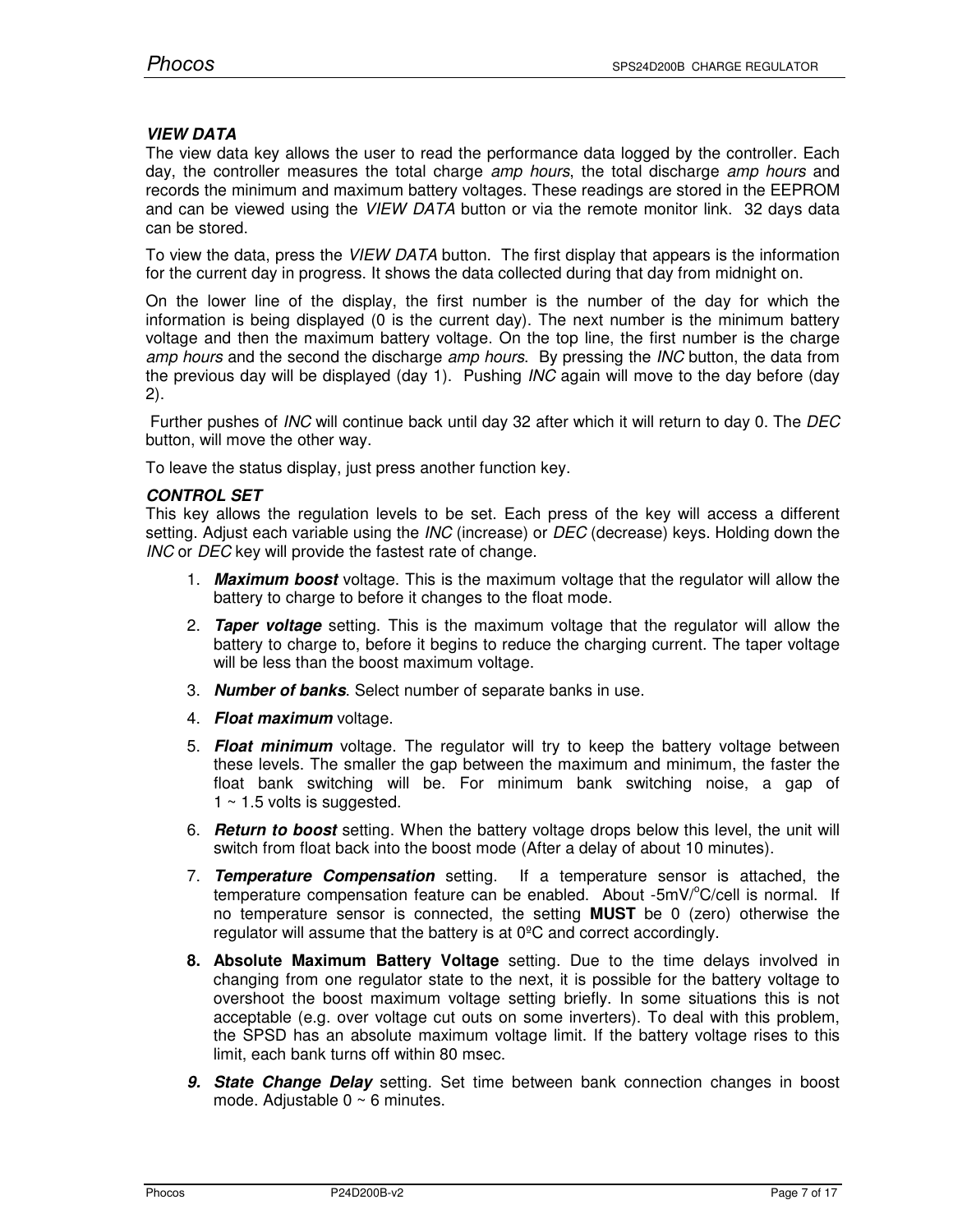- 10. **LCD temperature** setting. This is a device to aid in protecting the control unit against condensation due to rapid cooling after a hot day in humid conditions. By using the display backlighting control, it is possible, with the aid of insulation in the top half of the enclosure, keep the display warm enough to keep above the dew point and so keep the display dry. By leaving the bottom section of the control board uninsulated, condensation will occur first in this area, and tend to dry the air inside the enclosure. The control board senses the temperature in the top section of the enclosure and tries to keep it at the set temperature. Because of the limited power available, this will not be possible under very cold conditions, and the facility should be disabled by setting the temperature to 0. This facility should be used **ONLY** in areas subject to extreme humidity, and only during the wet season. A setting of 35 should be adequate for most conditions.
- 11. **Viewing Contrast**. Adjust for best display contrast (varies with temperature).
- 12. **Time** (of day). Set present time of day. The daily data is saved at 0:0 hours each day.

Pushing the control set button again will cause the display to return to the start of the menu.

*Note: The new values entered for controls will not be stored until you exit from the control set mode. (This is done by pressing any display select key).*

#### **LOAD DISCONNECT SET**

This key allows the user to adjust the battery voltages at which the load is disconnected and reconnected and the generator is started.

#### **Load disconnect**

When the battery voltage drops below the disconnect setting, the time delay counter begins. If the battery voltage stays low for the whole time delay then the load is disconnected. The Load voltage screen indicates that the load is disconnected. When the battery voltage rises above the reconnect voltage, for the length of the time delay, then the load will reconnect. As a guide, the low battery load disconnect voltage should be in the range  $22 \sim 23.5V$  and the reconnect level between 25 ~ 27V. The time delay before disconnection is to prevent false disconnects due to transient loads. Range is 1 to 250 seconds.

As a safety feature, if the load current exceeds the current limit, disconnection will occur after only 0.3 seconds.

# **Generator Start**

When the battery voltage drops to the generator start voltage setting, the time delay counter begins. If the battery voltage stays low for the whole time delay then the generator start relay contacts will open, indicating that the generator should start. The generator relay led indicates that the generator is enabled. When the battery voltage rises above the load reconnect voltage+ 0.4V, for the length of the time delay, then the generator relay contacts will close to indicate that the generator should stop. As a guide, the generator start voltage should be in the range 22.4  $\sim$ 24V. The time delay before start and stop is to prevent false operation due to transient loads.

#### **Battery Voltage Alarms**

Two battery voltage alarm outputs are provided. These are low battery voltage and high battery voltage. The low battery alarm activates when the battery voltage falls below the generator start voltage - 0.2V. It will turn off again at generator start + 0.2V. The high battery alarm activates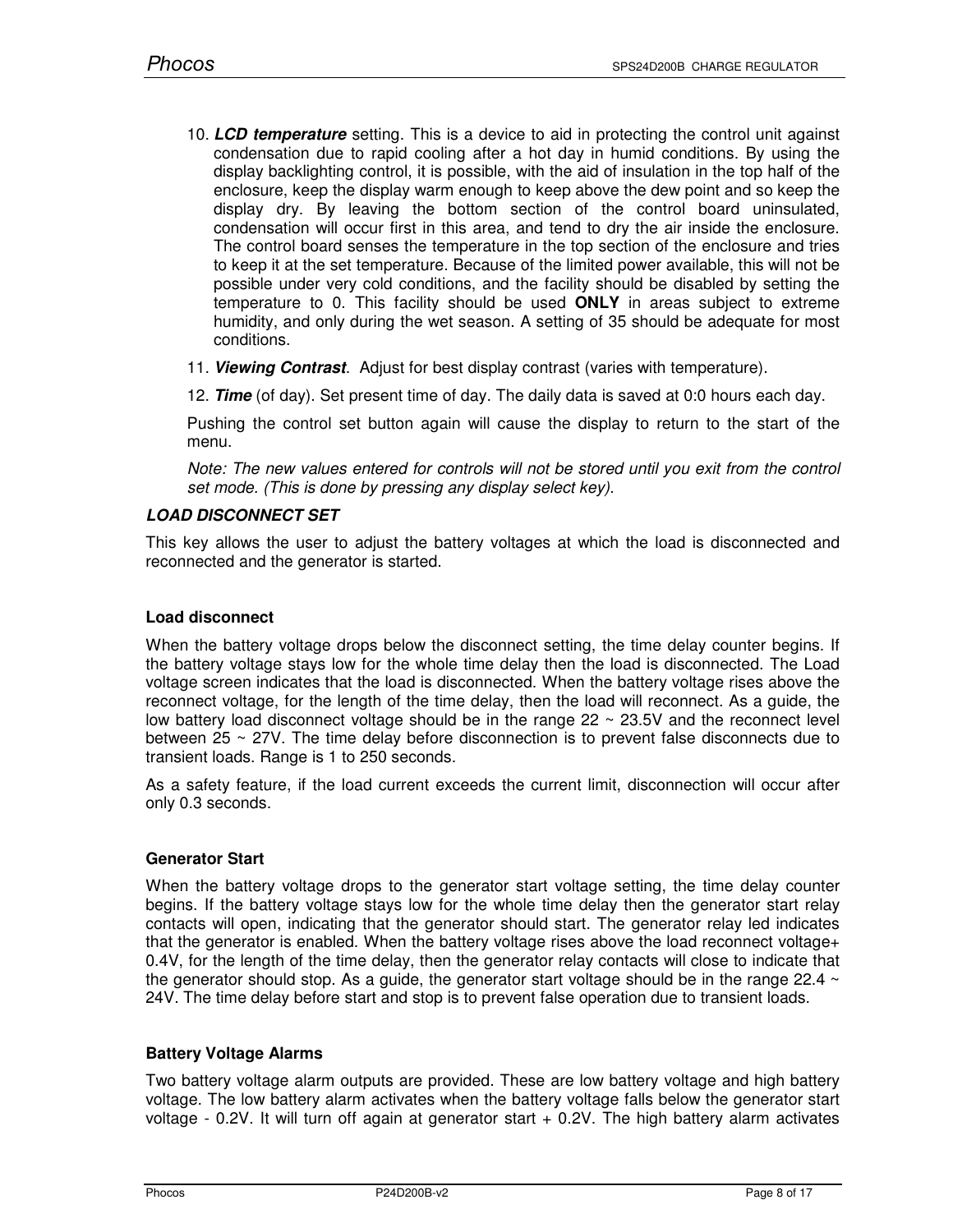when the battery voltage exceeds the absolute maximum voltage+0.2V. It deactivates below the boost maximum voltage. The high and low alarms are available as voltage free normally closed relay contacts and via the serial port.

# **METER ADJUST**

This allows the various meter scale factors and offsets to be adjusted. The correction range is limited to ±12%. These are adjusted in the factory and should not be adjusted without proper measuring equipment. The *INC* and *DEC* keys are used to adjust the value. There are slope and offset adjustments. *INC* and *DEC* control the offset directly. To adjust the slope or gain, hold *SOLAR* button down while using *INC* and *DEC*. Pushing the *METER ADJUST* button moves through the list.

At the start of the list, it is possible to enter the two test modes. TEST MODE A can be selected by pressing the *INC* button and TEST MODE B by pushing the *INC* button twice. Pushing the *METER ADJUST* key then starts the test mode.

Test mode A is useful for testing correct operation of the control system. In this mode, the controller works normally, except that all time delays are reduced to 2 seconds so that changes in state can be observed without wasting large amounts of time.

Test mode B is used for testing the switch board hardware. The controller does not operate normally, but turns the charge switch on, then, the load, performs a test write and read to the EEPROM, cycles regulator through each operating state, sends data to the serial output and then repeats this. Pressing the *INC* button will pause the cycle until the *INC* button is pressed again. Pressing the *DEC* button will terminate the test mode.

#### 3.4. **LIGHTNING PROTECTION**

The lightning protection circuitry consists of transient absorption diodes across the charge switch FETs. Zener diodes are also installed from the gate to the source of each FET to protect the gate oxide. The logic board has a 1.5kW transorb on the input and series resistance on each of the sense leads to protect the ADC.

#### 3.5. **MANUAL RESET**

A manual reset of the controller can be performed from the keypad. Push the *METER ADJUST* key once. While holding down the *SOLAR ARRAY* key, press the *CONTROL SET* key. The controller will now reset.

#### 3.6. **Clearing The Data Memory**

It is possible to clear the 32 day data memory from the keypad. While in the *VIEW DATA* mode, press the *CONTROL SET* button and hold down for 1 second. The display now asks if you want to clear the data memory. To clear, press the *INC* button. To not clear, press any other key.

# 3.7**. ALARMS**

#### **Alarm Inputs**

The controller has seven general purpose alarm inputs. These expect to have normally closed voltage free contacts connected to them. When the contacts open, indicating an alarm, the alarm led will light indicating that alarm is active and the alarm will be available to be read via the serial port. The alarm contacts are connected between the common and the alarm input. The alarm inputs have a 10Kohm pull up resistor to 5V. (Note: This 5V pull up voltage is actually 5V more positive than battery negative.) *See alarm circuit p16*.

**Warning: the alarm common is connected to battery negative**. It has a resetable fuse in series with it to prevent damage if it is accidentally connected to battery positive.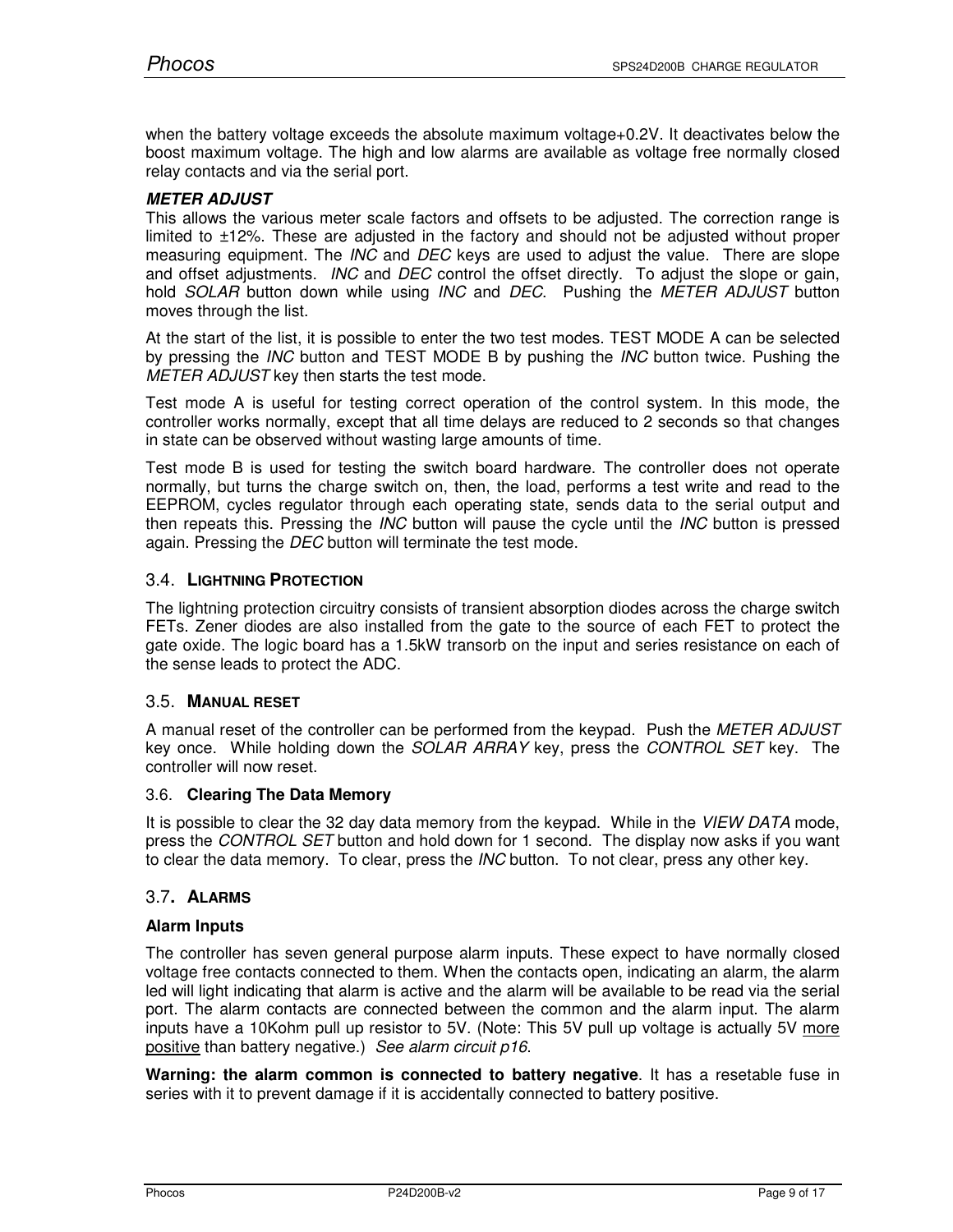# **Alarm Outputs**

There are six internally derived alarms which are available as voltage free relay contacts. The contacts are normally closed and open when the alarm condition is active. This allows 'fail safe' operation because a break in the cable will cause an alarm. They are also available via the serial port.

These are:

- 1. Low battery voltage alarm (see above for details)
- 2. High battery alarm (see above for details)
- 3. Generator control (see above for details)

4. Logic fail alarm. This alarm indicates that the logic power supply has failed or that the logic has not sent the correct information to the alarm. This will give an alarm in many cases of logic failure but it is impossible to detect all forms of logic failure. The logic fail alarm relay is normally energised, so it will give an alarm even if the power supply fails. **Please note: the logic fail alarm led (green) is normally ON - this indicates that the logic is OK. If the logic alarm led is OFF then it indicates that the logic fail alarm is active. This is the reverse of the other alarms.** 

5. Load alarm. If the load voltage is more than 1V below the battery voltage and if the battery voltage is less than 25V, then, the load alarm will activate. This alarm will also activate if load disconnect has occurred (i.e. if Load voltage is less than 16V).

6. Solar bank fail. This alarm detects the failure of a bank switch block to turn off and also missing/faulty or disconnected arrays. If any bank switch block fails open circuit or permanently on, then this alarm will activate. The failure condition is tested for each 15 minutes. The result of the test is held until the next test is done. Permanently on is detected by switching all banks off and testing for charge current greater than 12.5A. If there is more than 25 amp of total charge current, then open circuit failure is tested. This is done by turning each bank on in turn and testing for a charge current greater than 1.6A. This will also indicate broken or missing/stolen arrays and damaged wiring. If the number of banks is set to less than 4, then the banks must be paralleled as described in section 3.1. If any bank is left unconnected, it will activate this alarm.

# 3.8 **SERIAL PORTS**

The controller has a serial port for connecting to remote monitoring and control equipment. This serial port is available in two forms - RS232 and RS485.

RS232 communication is done using separate transmit and receive lines and is unbalanced. The RS232 port has only transmit (TX) and receive (RX) and Signal Ground connections available. No handshake lines (e.g. CTS, RTS, DSR, DTR) are used because flow control is done in software. The port has 15kV ESD protection.

RS485 communication is balanced and oriented toward bus operation. The same pair of wires is used for transmit and receive. The connection has an inverted and non inverted output. The port is normally high impedance and only becomes low impedance when it is transmitting. Because many devices can be on the same bus, there must be a control protocol to prevent two devices talking at the same time. The SPSD controller uses a master slave protocol - it will only speak when it is spoken to. To get data from the SPSD controller the master computer sends a command to the SPSD which includes a site number. If the received command matches the site number of the controller (set in the remote monitor screen) then the controller will respond with the data requested.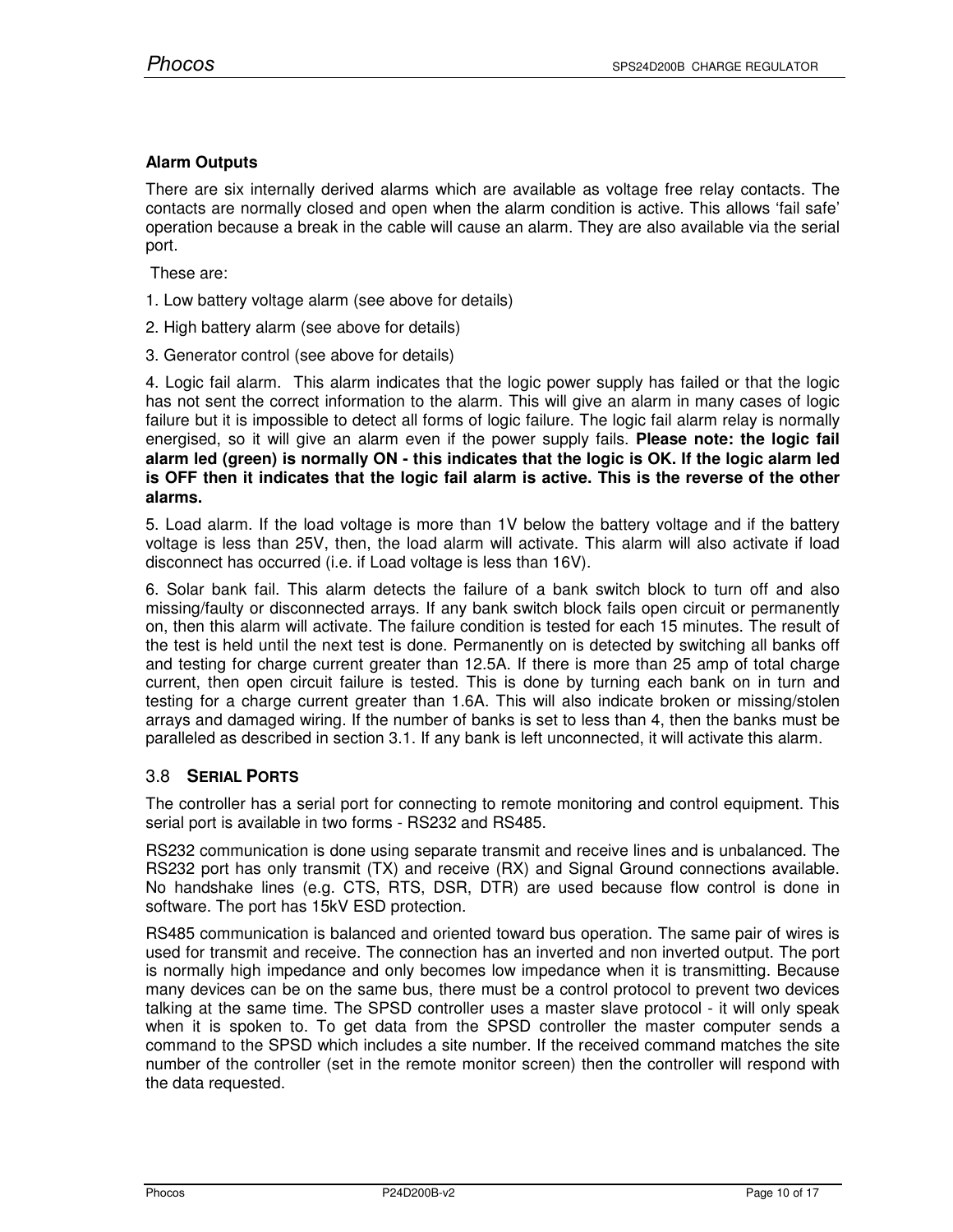The two ports are operated in parallel. It is not necessary to switch between ports. Connect only the port being used. Both ports transmit the same data and the received data is logically or-ed. i.e. data can be received on either port but not at the same time because they will interfere.

To prevent grounding conflicts, the serial ports are optically isolated. The isolation can withstand 500V.

# 4. **INSTALLATION**

This section provides some notes on installation.

# 4.1. **MOUNTING**

The cabinet is sealed to IP66 standard and so can be installed outside if necessary. However, it is best if it is under cover and out of direct sunlight.

# 4.2. **TEMPERATURE SENSOR**

If the temperature sensor is to be used, plug it into the two pin terminal on the left hand side of the interface board. The sensor is polarised, but the connecter will not allow the sensor to be connected back to front. so take care to connect the wire with the stripe on it to the T- input as shown. The sensor acts as a current source which is proportional to temperature. This means that the cabling to the sensor can be extended without having to worry about voltage drops along the wire.

The sensor must be installed in good thermal contact with the battery case. Do not place the sensor near but out of contact with the batteries. This will give false correction because the air temperature will not be the same as the battery temperature. Good thermal contact can be achieved in the following ways:

- 1. Glue the sensor to the battery case as shown in diagram Figure 0-2.
- 2. Wedge the sensor in the gap between two batteries in the bank with a piece of foam rubber. The foam rubber will hold it against the battery as well as sealing around it.
- 3. Place the sensor against the battery and cover it with a duct tape strip which goes all the way round the battery and wraps back on itself a couple of times. This will prevent it coming undone easily.
- 4. Sit one of the batteries on top of it. A space can be cut in the support shelf and a piece of foam rubber used to hold it against the battery.
- 5. Wedge between the battery and the wall using foam rubber to insulate it from the wall.

Notes:

1. It is very important to get the polarity of the battery connection correct! If in doubt, check before connection with a meter or use a current limiting resistor in series with the battery lead until the battery polarity has been shown to be correct.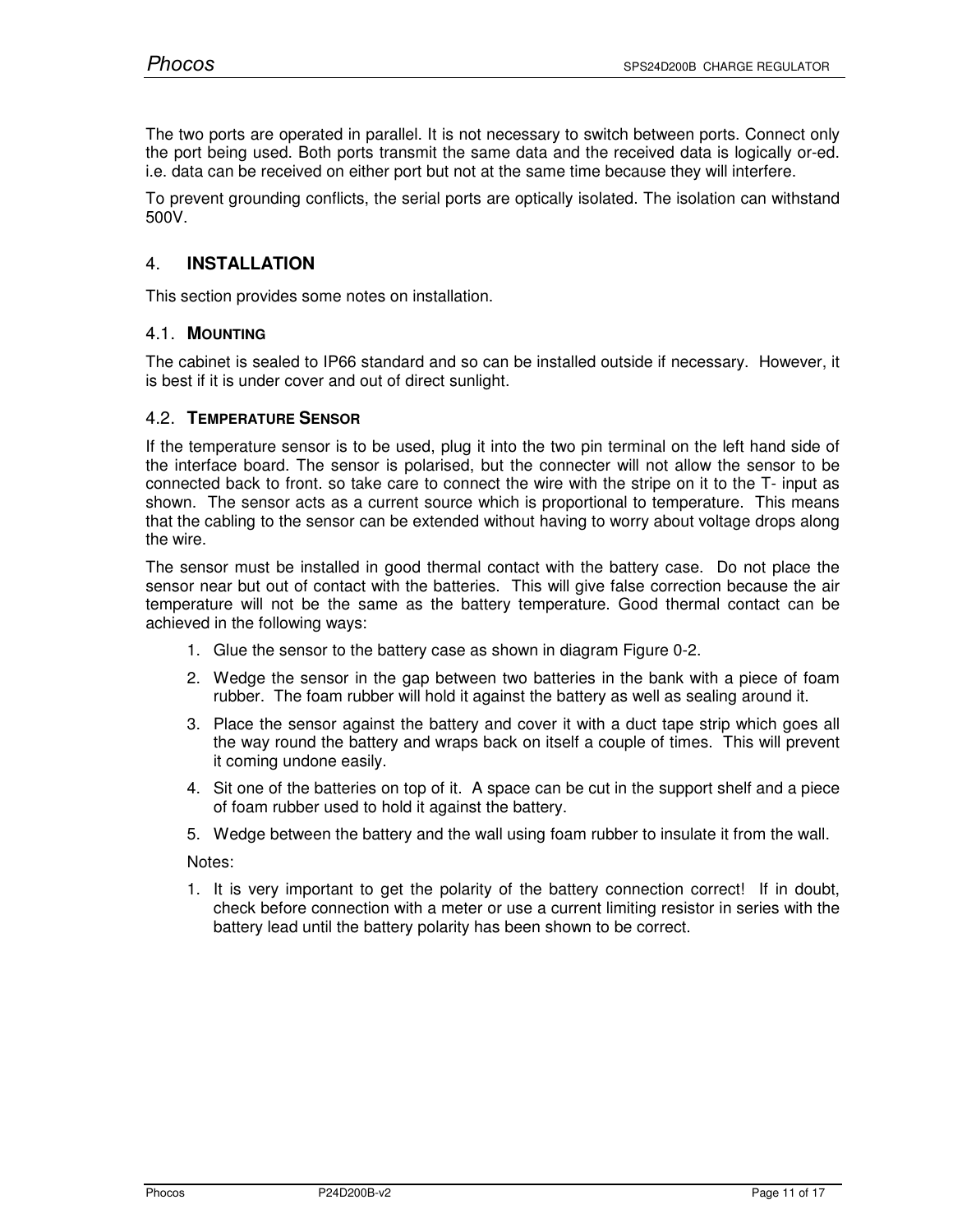

Figure 0-2 - Sensor Installation

# 4.3. **START UP**

Install the regulator with all the circuit breaker switches and the logic board switched off. Turn on the logic board switch first. The small yellow LED should come on indicating logic power is good. The alphanumeric display should also light up and display an identifying logo, the battery voltage. If this does not happen, then check the battery polarity or look for loose connections. Check the plug between the logic board and the control board.

When the logic control is O.K., turn on the load/limiter circuit breaker, check that the load current and voltage are correct via the keypad.

Finally, turn on the charge circuit breakers. Check each bank in turn using the **SOLAR** button on the keypad.

# 5. **BASIC FIELD SERVICE**

The SPSD was designed for fast easy field servicing. It uses four standardised circuit boards: the switch block, interface, power supply and control boards. By keeping spares of these boards, repair can be done by replacing the faulty board with a spare and returning the faulty board for base or factory repair. This reduces the need for staff training. The basic field repair procedure is:

# **Step 1**

Using the spare control board and keypad, unplug the existing control board ribbon cable and plug in the spare.

# **Step 2**

Put the controller into test mode B and verify the operation of each bank on the switch block and the interface board.

#### **Step 3.**

If switches are O.K., replace the control board. If not, then install spare interface board and retest. If the switching is now O.K., the interface board was faulty.

# **Step 4.**

Send the faulty boards back for testing or repair.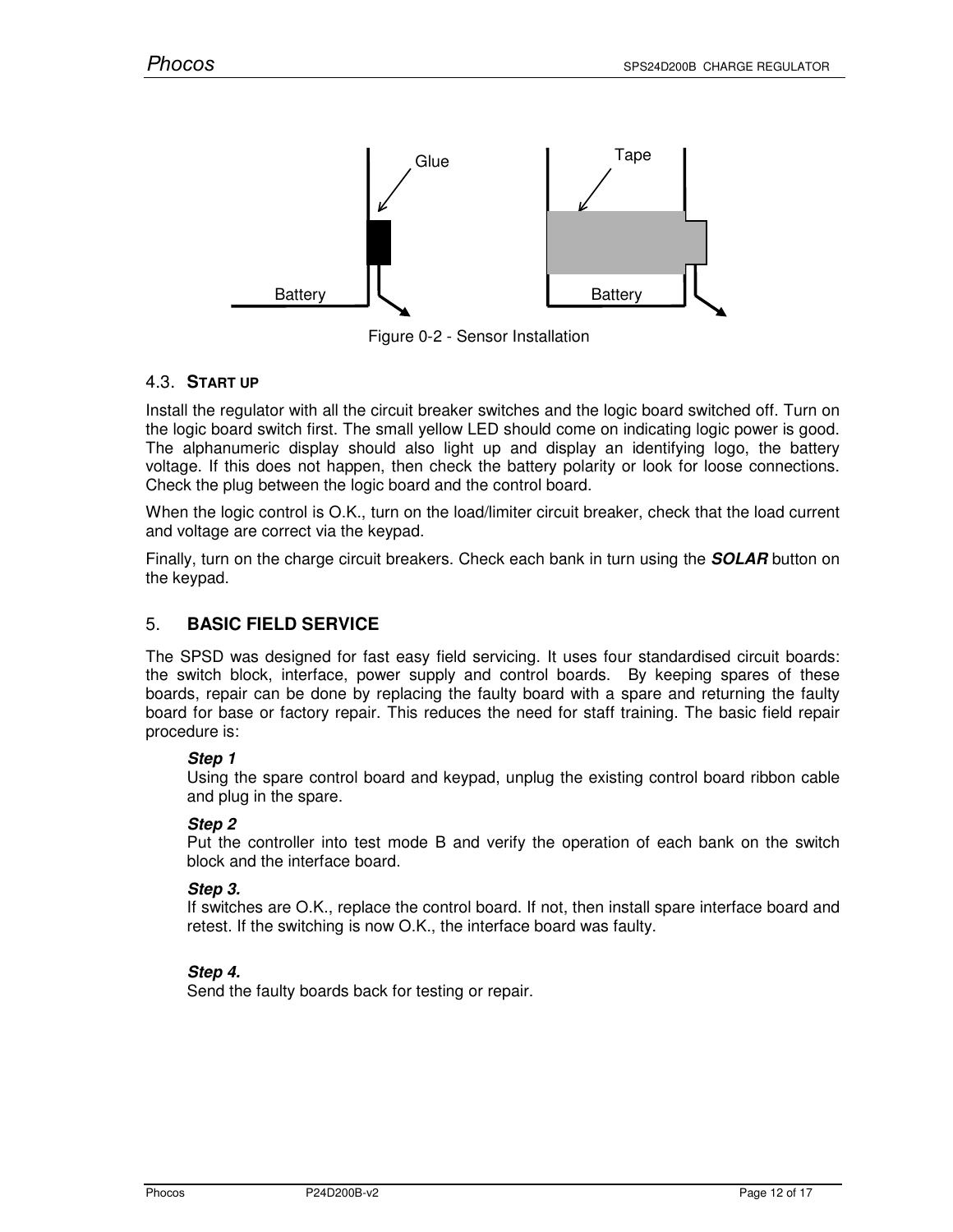# 5.1. **SWITCH BOARD TEST PROCEDURE**

- 1. Put controller into **TEST MODE B** by pressing the *METER ADJUST* button, pressing *INC* twice then pressing *METER ADJUST* again.
- 2. Using the *INC* key, pause the test in Solar Chr. Check that Gen LED is off. Check that the displayed charge current is what should be expected from the bank under the light levels at the time.
- 3. Check that the battery voltage is about the same as the bank voltage.
- 4. Remove pause by pressing *INC* again, and wait until bank B is being tested. Pause again (by pressing *INC*) and repeat the current and voltage comparisons for bank B. Check that all LEDs are off.
- 5. Repeat for banks C and D.
- 6. Check that the load current shown is appropriate. Check that the load voltage reading is the same as the limiter output voltage. The additional number at the left of the lower line is the alarm input byte. This shows the values of the alarm inputs that the processor is reading. It is displayed in hex. Alarm 1 is bit 0 and Alarm 7 is bit 6. The bit is 1 when the alarm is active.
- 7. Check the result of the EEPROM test.
- 8. Pause the test in state 0. All banks should have a charge current flowing. The total charge current should equal the sum of the individual bank charge currents.
- 9. Continue to state 4. The banks should switch off starting with bank D until no banks are on (state 4). Current should decrease as each bank is switched off.
- 10. Connect **SI** to **SO** to test serial port.

To terminate the test mode press the *DEC* button.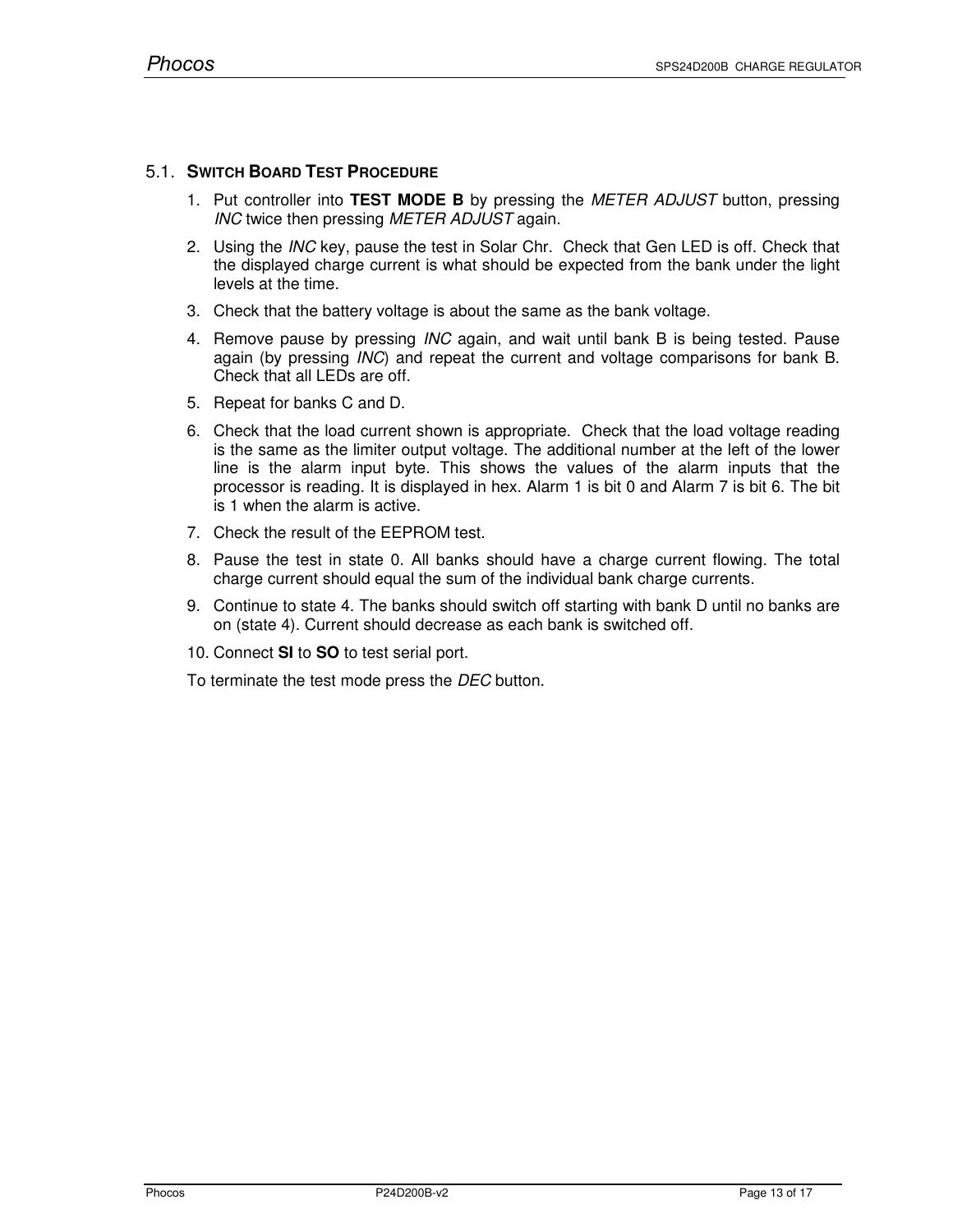# **SPSD SOLAR CONTROLLER (B version Positive Ground) Block Diagram**

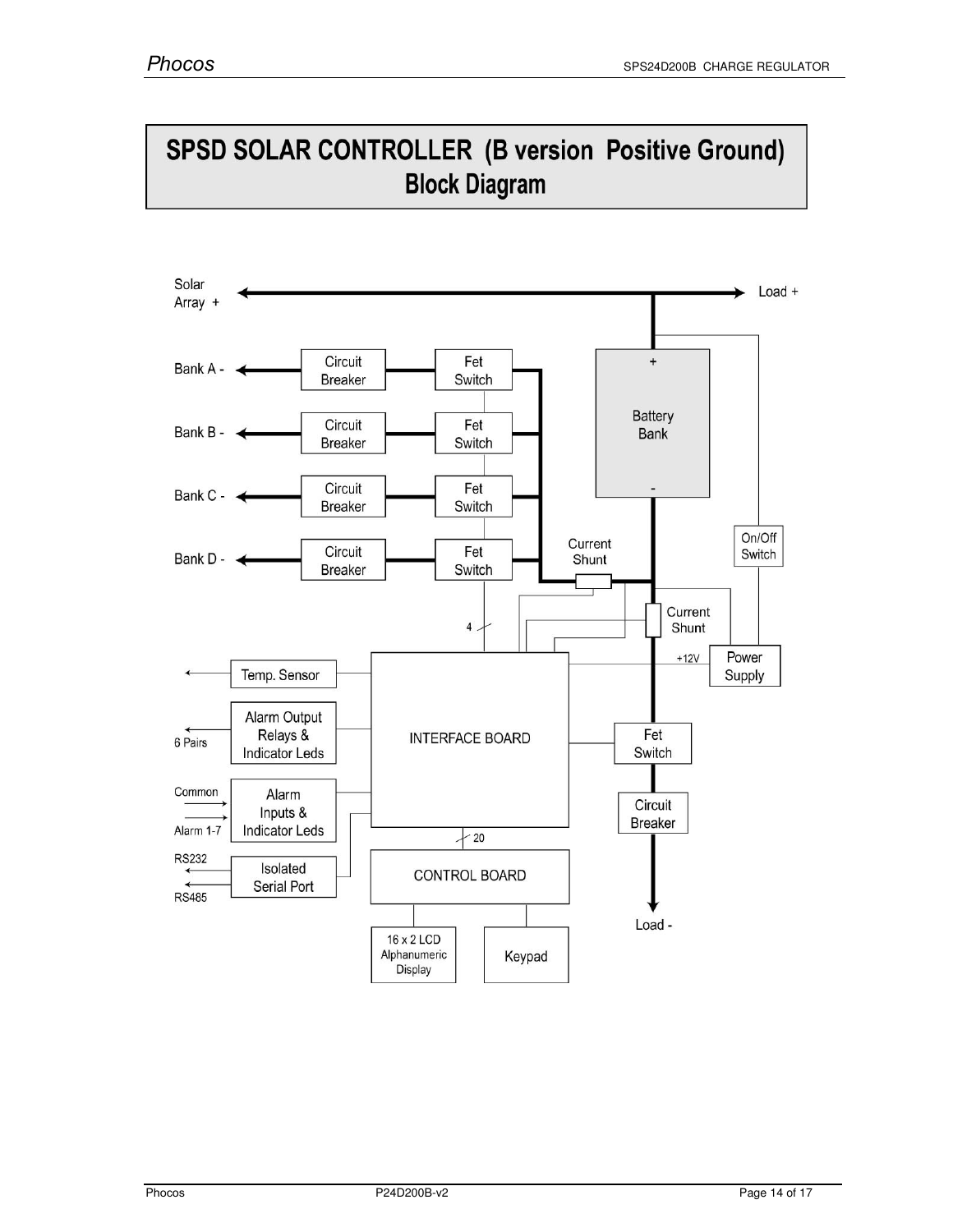# SPSD INTERNAL LAYOUT DIAGRAM



# Interface board signal terminal connections

| Terminal       | <b>Function</b>            | Terminal | <b>Function</b>              |
|----------------|----------------------------|----------|------------------------------|
|                | Alarm Common Input         | 13       | Generator Control            |
| 2              | Alarm 1                    | 14       | Generator Control            |
| 3              | Alarm 2                    | 15       | Logic Fail Alarm             |
| $\overline{a}$ | Alarm 3                    | 16       | Logic Fail Alarm             |
| -5             | Alarm 4                    | 17       | Load Voltage Alarm           |
| 6              | Alarm 5                    | 18       | Load Voltage Alarm           |
| 7              | Alarm 6                    | 19       | Solar Bank Switch Fail Alarm |
| 8              | Alarm 7                    | 20       | Solar Bank Switch Fail Alarm |
| 9              | Battery Low Voltage Alarm  | 21       | Serial Port RS232 RX         |
| 10             | Battery Low Voltage Alarm  | 22       | Serial Port RS232 TX         |
| 11             | Battery High Voltage Alarm | 23       | Serial Port Signal Ground    |
| 12             | Battery High Voltage Alarm | 24       | Serial Port RS485 S+         |
|                |                            | 25       | Serial Port RS485 S-         |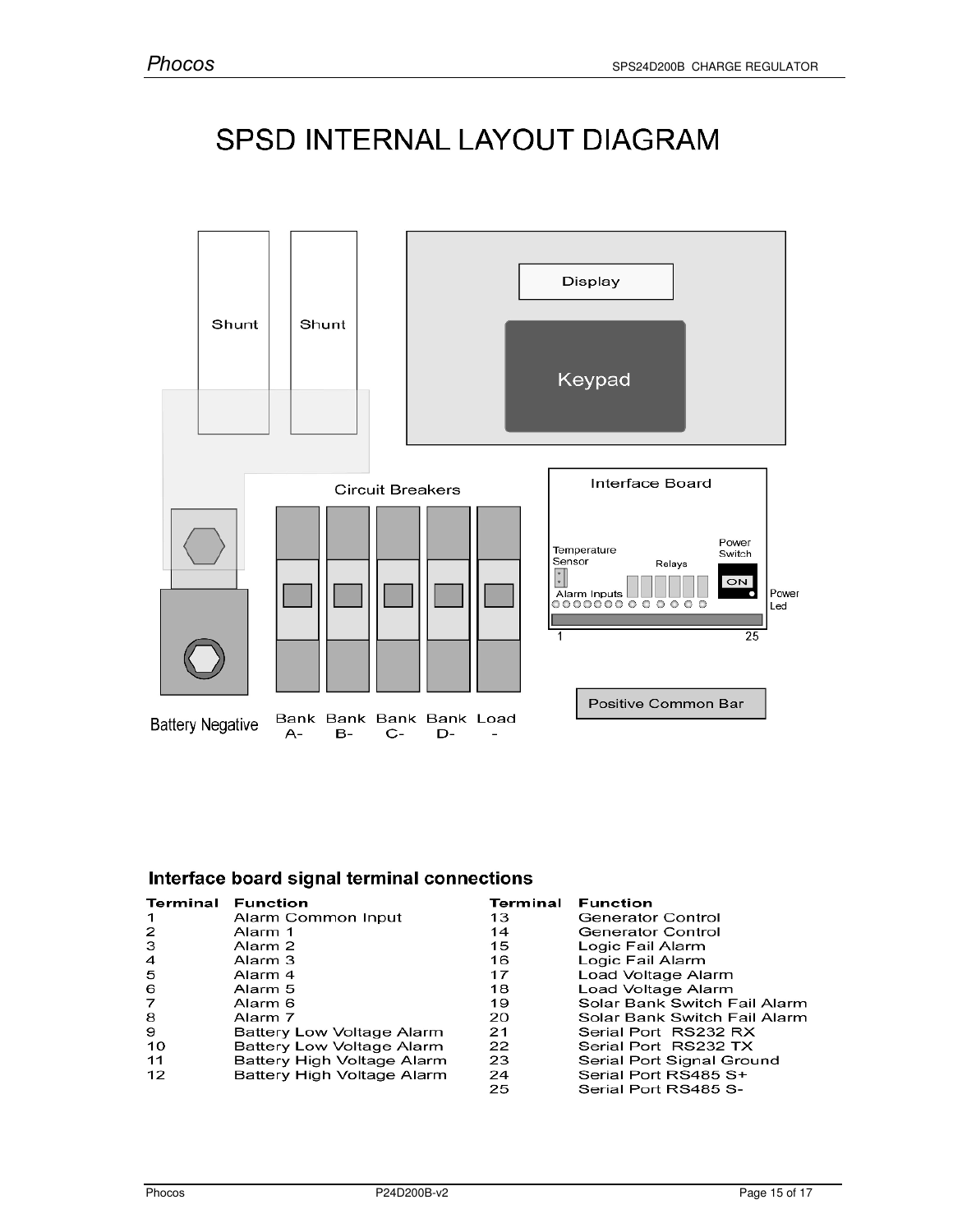# **SPSD ALARM CIRCUITRY**

# **ALARM INPUTS**



# **ALARM OUTPUTS**